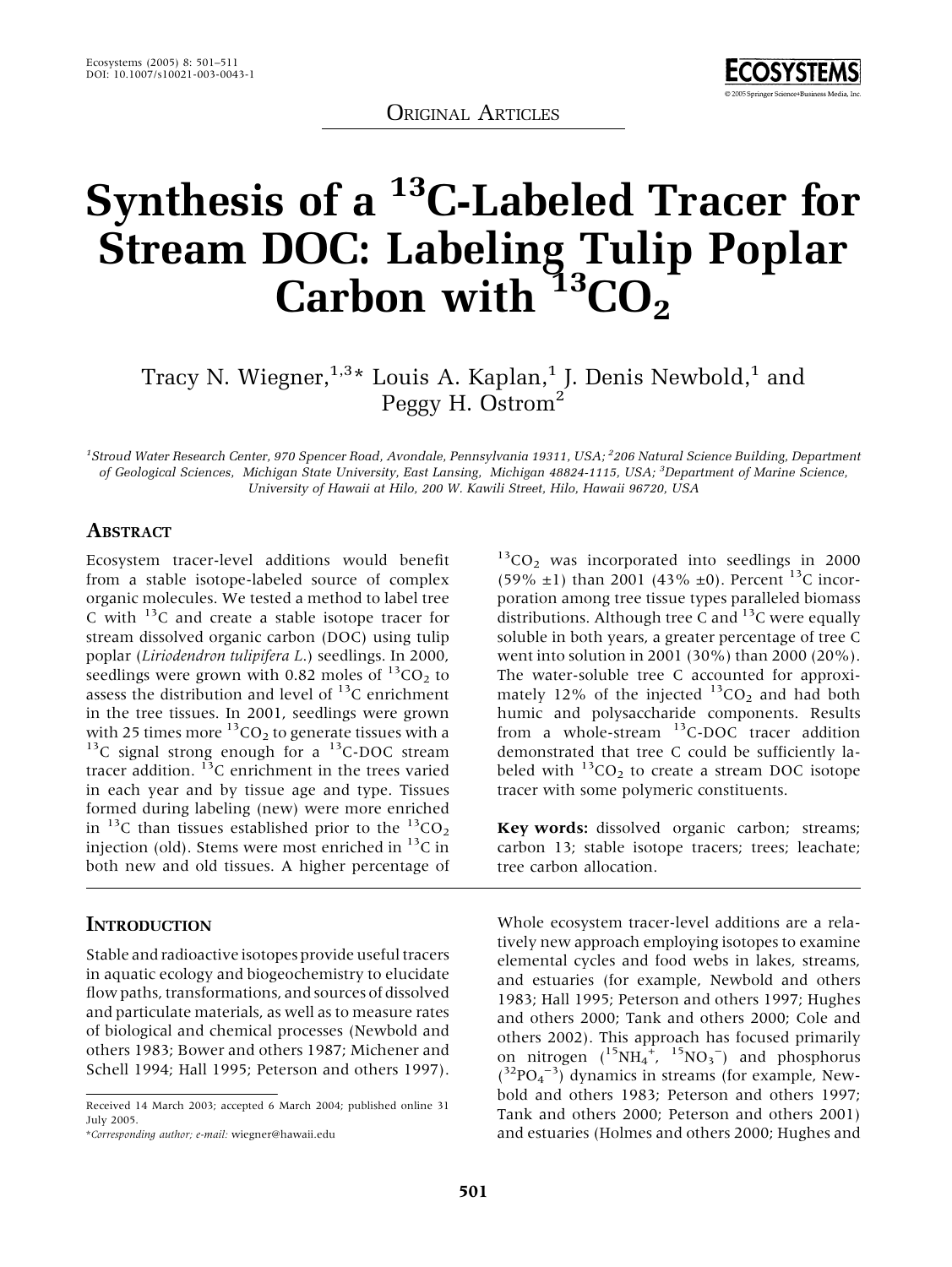others 2000); C cycling has been examined to a lesser degree (Hall 1995; Hall and Meyer 1998; Cole and others 2002). Complex mixtures of  $^{14}$ C-labeled compounds from algal and wetland plant leachates have been used to examine C dynamics in laboratory experiments (for example, Wetzel and others 1995; Tranvik and Kokalj 1998), however, radiolabeled mixtures like these are not typically released into the environment. To date, the flow of organic C through lotic and lacustrine food webs has been tracked with stable isotopes using either an inorganic substrate for photosynthesis  $(H^{13}CO_3^-)$  or a monomeric labile organic molecule (<sup>13</sup>C-acetate) (Hall 1995; Hall and Meyer 1998; Cole and others 2002). The intricacies of the C cycle, however, cannot be completely elucidated with either bicarbonate or acetate as tracers because stream dissolved organic carbon (DOC) comprises a mixture of compounds primarily of terrestrial origin that vary in their biological availability (Thurman 1985; Kaplan and Newbold 1993; Meyer and others 1998; Palmer and others 2001; Kaplan and Newbold 2003). Thus, to examine stream organic matter dynamics, we labeled deciduous trees with  ${}^{13}CO_2$  to create a stable isotope tracer more representative of stream DOC. Deciduous leaf litter leachate like stream DOC is a complex mixture of organic compounds with substantial polymeric character and various biodegradable fractions (Cummins and others 1972; McClaugherty 1983; Thurman 1985; Qualls and others 1991; Hongve 1999). We recognize that leaf litter leachate is not a perfect model for stream DOC; it has not been extensively processed in the soil like most DOC entering streams. Nevertheless, we feel that it is a good tool to begin measuring in situ stream dynamics given that DOC leached from leaf litter can account for 30% of the daily DOC export from small forested streams on an annual scale and can comprise 42% of the DOC inputs in the fall (McDowell and Fisher 1976; Meyer and others 1998).

Numerous studies have isotopically labeled tree C, focusing on the physiology of photosynthate allocation (Schier 1970; Webb 1977; Isebrands and Nelson 1983; Smith and Paul 1988; Horwath and others 1994). To our knowledge, trees have not been isotopically labeled to generate a product for an environmental tracer experiment. Most tree C labeling studies have used  $^{14}C$  (that is, Schier 1970; Webb 1977; Isebrands and Nelson 1983; Smith and Paul 1988; Horwath and others 1994) rather than 13C (Maillard and others 1994; Vivin and others 1996; Simard and others 1997) because of its lower cost and widely available sensitive detection methods; <sup>14</sup>C has a six-orders of magnitude lower detection limit than  $^{13}$ C. For health, safety, and

Table 1. Environmental Conditions in Growth Chambers for Years 1 and 2 Tree C Labeling Experiments

| Conditions                                    | Years $1 \& 2$ |
|-----------------------------------------------|----------------|
| Photoperiod (h)                               | 13             |
| Irradiance (µmol photons $m^{-2}/s^{-1}$ PAR) | 1250           |
| Day/Night Temp. $(^{\circ}C)$                 | 27/20          |
| Relative Humidity (%)                         | 70             |
| $CO2$ Conc. (ppm)                             | 360            |

environmental reasons, radiolabeled C is generally not used for field releases (Hesslein and others 1980; Bower and others 1987). However, with new methodology and instrumentation advances, the environmentally safe  $^{13}$ C is now being used as a tracer.

The overall goal of our study was to generate a mixture of terrestrially derived, <sup>13</sup>C-labeled DOC molecules that could be used to examine in situ stream DOC dynamics associated with fresh tree litter inputs. Here, we present a method to label tree C with  ${}^{13}CO_2$  and test the efficacy of using labeled leachate from the trees in a whole-stream DOC tracer addition.

# **METHODS**

Trees were labeled with  $^{13}$ C in two different years (2000, 2001) at the National Phytotron located at Duke University, Durham, North Carolina. During 2000 (Year 1), tree seedlings were grown with 0.82 moles of  ${}^{13}CO_2$  to assess the distribution and level of  ${}^{13}C$  enrichment. During 2001 (Year 2), tree seedlings were grown with 25-fold more  $^{13}CO_2$  to generate tree tissues with a strong enough  $^{13}$ C signal for a <sup>13</sup>C-DOC stream tracer addition. In 2002, we used leachate generated from Year  $2^{13}$ C-labeled tree tissues in a whole-stream isotope tracer addition.

# Tree Cultivation

Thirty-two one-year-old bare root tulip poplar (Liriodendron tulipifera L.) seedlings were planted prior to leaf out in 10 L (16-cm diameter, 51-cm depth) PVC containers filled with a 3:1 (v/v) mixture of sterilized gravel and vermiculite. The seedlings were placed in a  $1.2 \text{ m} \times 2.4 \text{ m} \times 2.1 \text{ m}$  walk-in plant growth chamber. The trees were watered to saturation twice daily, using one-half strength Hoagland's solution in the morning and distilled water in the afternoon (Downs and Hellmers 1975). The photoperiod, irradiance, temperature, relative humidity, and atmospheric  $CO<sub>2</sub>$  concentration in the chamber were the same during Years 1 and 2 (Table 1). As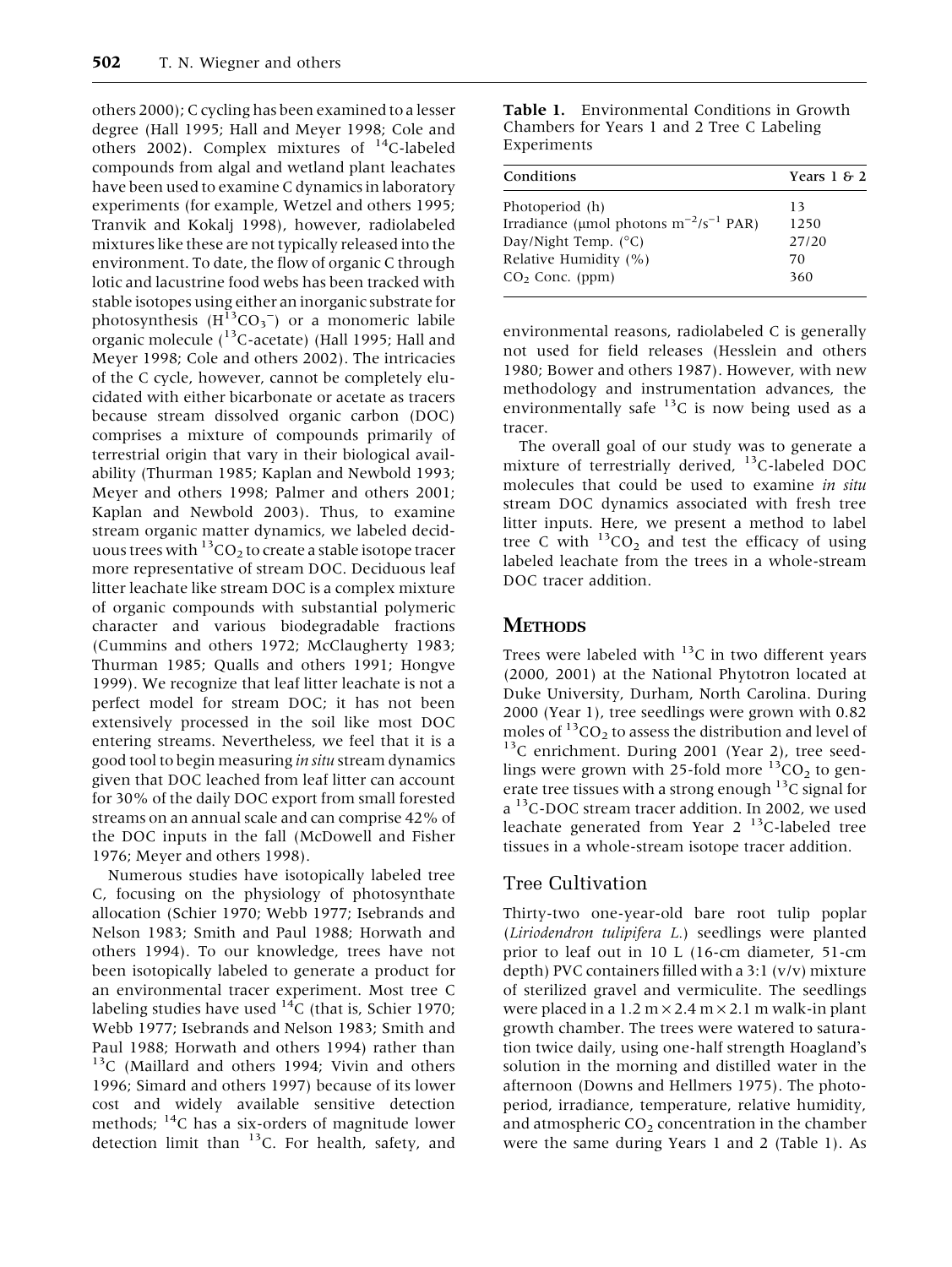| Year   | <b>DAP</b> | Daily Length of<br>Injection (h) | <b>Injection Rate</b><br>$(L^{13}CO_2 d^{-1})$ | Moles of 99 atom %<br>${}^{13}$ C-CO <sub>2</sub> Injected | $\delta^{13}$ C Bkg. CO <sub>2</sub> |
|--------|------------|----------------------------------|------------------------------------------------|------------------------------------------------------------|--------------------------------------|
| Year 1 | $0 - 52$   | $\boldsymbol{0}$                 | $\mathbf{0}$                                   | $\mathbf{0}$                                               | $-8$                                 |
|        | $53 - 66$  | 8                                | 0.48                                           | 0.27                                                       | 1.8                                  |
|        | $67 - 71$  | 8                                | 0.72                                           | 0.15                                                       | 1.8                                  |
|        | $72 - 78$  | 8                                | 0.72                                           | 0.20                                                       | 4.66                                 |
|        | 79-84      | 8                                | 0.96                                           | 0.19                                                       | 4.66                                 |
|        | Total      |                                  |                                                | 0.82                                                       |                                      |
| Year 2 | $0 - 50$   | $\mathbf{0}$                     | $\mathbf{0}$                                   | $\mathbf{0}$                                               | $-8$                                 |
|        | 51         | 13                               | 5.1                                            | 0.21                                                       | $-44$                                |
|        | $52 - 64$  | 13                               | 6.2                                            | 3.27                                                       | $-44$                                |
|        | $65 - 69$  | 13                               | 7.8                                            | 1.58                                                       | $-44$                                |
|        | $70 - 76$  | 13                               | 8.3                                            | 2.36                                                       | $-44$                                |
|        | $77 - 86$  | 13                               | 10.1                                           | 4.1                                                        | $-44$                                |
|        | 87-98      | 13                               | 12.5                                           | 6.09                                                       | $-44$                                |
|        | 99-107     | 13                               | 11                                             | 3.57                                                       | $-44$                                |
|        | Total      |                                  |                                                | 21.2                                                       |                                      |

**Table 2.** <sup>13</sup>CO<sub>2</sub> Injection Rates for Years 1 and 2 Tree C Labeling Experiments

(DAP = days after planting).  $\delta^{13}C$  values for the background (Bkg.) CO<sub>2</sub> in the growth chambers for Years 1 and 2 are shown.

soon as the seedlings were planted,  $CO<sub>2</sub>$  was injected into the growth chamber to maintain the  $CO<sub>2</sub>$  concentration set point (Tables 1 and 2). This  $CO<sub>2</sub>$  provided the background  $CO<sub>2</sub>$  in the growth chamber (Table 2; Bkg.  $CO<sub>2</sub>$ ); <sup>13</sup>CO<sub>2</sub> was later added to the chamber air to label the trees with  $^{13}$ C.

#### Year 1

At 52 days after planting (DAP), the locations of the youngest fully expanded leaf on each plant's main stem and branches were marked to delineate aboveground plant tissues that formed prior to the  ${}^{13}CO_2$  injection (old tissues) from those that formed during the injection (new tissues). Immediately before the injection, an automatic watering system was installed and the chamber was sealed to minimize  ${}^{13}CO_2$  loss.  ${}^{13}CO_2$  was injected into the chamber from a lecture bottle of 99 atom  $\%$  <sup>13</sup>C- $CO<sub>2</sub>$  (Cambridge Scientific Laboratories) for 8 h during daylight starting on 53 DAP. A mass flow valve (0–10 sccm) was used to meter the  $^{13}CO_2$ injection rate into the chamber and help mix the  ${}^{13}CO_2$  with the chamber air (Table 2). Eighty-four DAP, the seedlings were harvested and their leaf, stem, and root tissues were separated into old and new tissues. Old and new leaf and stem tissues were separated using the marks placed on the seedlings prior to the  ${}^{13}CO_2$  injection. Root tissue was separated into two portions following washing; the upper four-fifths and the lower fifth of the root ball were considered old and new tissues, respectively. All tissues were dried to a constant weight at  $60^{\circ}$ C.

## Year 2

At 24 DAP, seven seedlings were performing poorly and replaced with pot-grown seedlings of the same age. At 42 and 50 DAP, the trees were sprayed with Safer's<sup>®</sup> sulfur spray to control powdery mildew. Fifty DAP, the trees were marked to distinguish old and new tissues using the same protocol as in Year 1. The  ${}^{13}CO_2$  injection began 51 DAP following the protocol from Year 1 with minor modifications to the daily injection period and rate (Table 2). One hundred and seven DAP, the seedlings were harvested and their leaf, stem, and root tissues were separated into old and new tissues. Old and new leaf, stem, and root tissues were separated and dried according to the protocol from Year 1.

## Tree Tissue Preparation

Dried tissues were ground in a Wiley Mill through a 250-um mesh sieve prior to the cold water extraction and isotope analysis. Tree tissues were ground from least to most enriched (old to new) and the mill was cleaned between samples. Composite samples (30 to 100 mg) of each tissue type were prepared for isotope analysis from equal aliquots of ground tissues from all 32 seedlings.

## Cold Water Extraction of New Tree Tissues

In Year 1, approximately 3 g of both ground new leaves and stems were added to  $1$  L of 0.2-µm filtered (polyethersulfone membrane filter, Gelman Su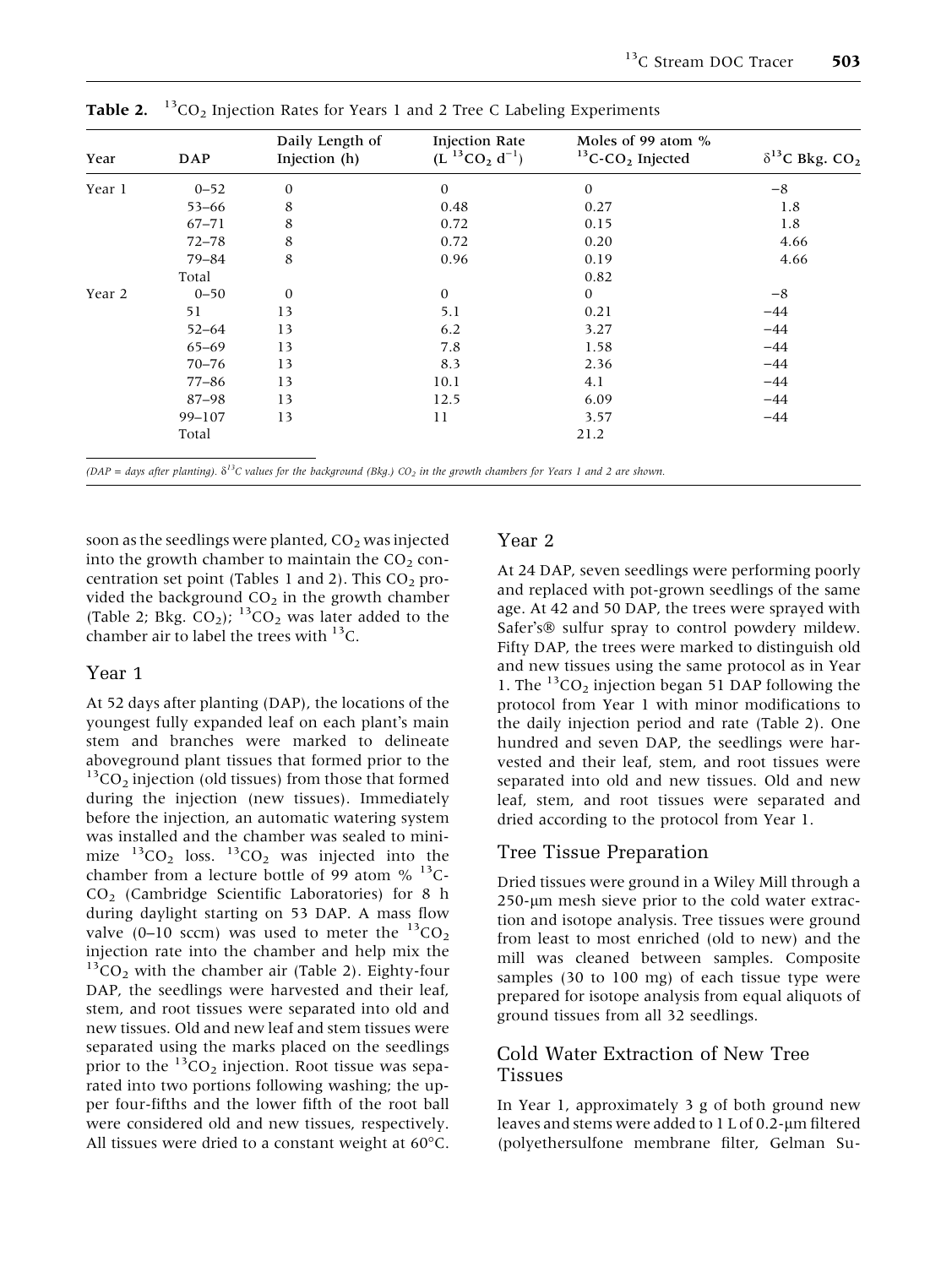por®-200) de-ionized water (DIW). The water and plant material were gently stirred with a Tefloncoated stir bar in a 2-L glass container in the dark at 4°C for 24 h. After 24 h, the water and plant material were centrifuged at 17,931  $\times$  g for 0.5 h. The supernatant liquid was sequentially filtered through DIWrinsed paper (Whatman 4) and GF/F (Whatman) filters. Sub-samples of the leachate were taken for DOC concentration (total DOC =  $^{12}$ C-DOC +  $^{13}$ C-DOC), dissolved total saccharides (DTS) and free monosaccharides (DFMS) (0.2-um filtered; HT Tuffryn® membrane Acrodisc®), humic substances, and  $\delta^{13}$ C-DOC isotope analyses. DOC and humic substance samples were analyzed immediately following collection and isotope and DFMS samples were stored frozen until analysis. DTS samples were acidified to pH 1 with 6 N HCl and stored at  $4^{\circ}$ C until analysis. All glassware and GF/F filters were baked at 500°C for 6 h prior to use.

In Year 2, approximately 1 g of ground new tree tissue (60.9% leaves, 24.6% stems, 14.5% roots; % weight of new tissues) was added to  $1 \text{ L of } 0.2$ -µm filtered DIW. The procedure for cold water extraction was similar to that used in Year 1 with the exception that the leachate was only filtered through a GF/F filter following centrifugation. Samples of the tree tissue before leaching, as well as the leachate were taken for C, DOC, and  $^{13}$ C isotope analyses. Samples of the leachate were also taken for humic substance and carbohydrate analyses. DOC, humic substance, carbohydrate, and isotope samples were stored following Year 1 procedures.

# <sup>13</sup>C-DOC Whole-Stream Tracer Addition

In October 2002, 120 L of  $^{13}$ C-labeled tree tissue leachate (120 mg C L<sup>-1</sup>;  $\delta^{13}$ C 6160) were released into White Clay Creek, a third-order forested piedmont stream located in southeastern Pennsylvania (39°53'N, 75°47'W), and its concentration was measured along a 1265-m reach at eight stations. Tree tissue leachate was prepared using Year 2 new tree tissues; approximately 4 g of tissue (60.9% leaves, 24.6% stems, 14.5% roots; % weight of new tissues) were added to  $4 L of 0.2$ - $\mu$ m (polyethersulfone membrane, Gelman Supor®-200) filtered DIW. The procedure for cold water extraction was similar to that used in Year 2 with the exception that the leachate was Tyndallized for 0.5 h in a 70°C water bath following GF/F filtration. Twenty-four hours after Tyndallization, the process was repeated to ensure the biological stability of the leachate. The leachate was stored in 2-L sterile plastic containers in the dark at 4°C until the stream injection. The  $^{13}$ C-DOC was injected into the stream over the course of 115 min using a peristaltic pump at the rate of 1062 ml min<sup>-1</sup>. After the  $^{13}$ C-DOC was thoroughly mixed in the stream water  $(\sim 60$  min after the pump started) and its concentration stabilized (plateau period), water samples for DOC and  $^{13}$ C-DOC were collected at the eight stations and filtered through GF/F filters (Stream Solute Workshop 1990). DOC samples were immediately analyzed following collection and <sup>13</sup>C-DOC samples were stored frozen until analysis. A further description of data analysis to estimate  ${}^{12}$ C-DOC uptake from the  ${}^{13}$ C-DOC release is beyond the scope of this manuscript (Wiegner and others unpublished data).

## Analytical Measurements

DOC was measured by Pt-catalyzed persulfate oxidation using either an OI 700 or an OI 1010 (O.I. Corp.) carbon analyzer (Kaplan 1992). Humic substances were measured using XAD-8 resin chromatography (Stanley and Kaplan 1998). Humic carbon was defined as the difference between DOC concentrations of the sample and XAD-8 resin effluent. Dissolved carbohydrates were assayed using highperformance liquid chromatography and pulsed amperometric detection (Cheng and Kaplan 2001, 2003). DFMS were measured on samples without pretreatment and DTS were measured following acid hydrolysis. Dissolved polysaccharide concentrations were calculated as the difference between the DTS and DFMS concentrations.

Tree tissue samples were prepared for isotope analysis and subsequently combusted by a modified Dumas technique (Macko and others 1987). Preparation of DOC for isotope analysis followed the method of Feuerstein and others (1997), except that the samples were not dialyzed. The gases resulting from the Dumas combustion of tree tissues and DOC were purified by cryogenic gas separation and subsequent isotope determinations were performed using either a dual inlet on a PRISM (Micromass) stable isotope ratio mass spectrometer or an Eurovector elemental analyzer interfaced to a ISOPRIME (Micromass) stable isotope mass spectrometer (Wong and others 1992). The elemental analyzer method yielded results (average ±S.D.) that were within  $0.14\%$  (±0.15) of the modified dual inlet method (Feuerstein and others 1997) at natural abundance levels and 0.024 atom %  $(\pm 0.037)$  at enriched levels (Gandhi and others 2004). Stable carbon isotope ratios were expressed as:

$$
\delta^{13}C = [(R_{sample}/R_{standard}) - 1] \times 1000 \qquad (1)
$$

where R is  ${}^{13}C/{}^{12}C$  in the samples and standard. The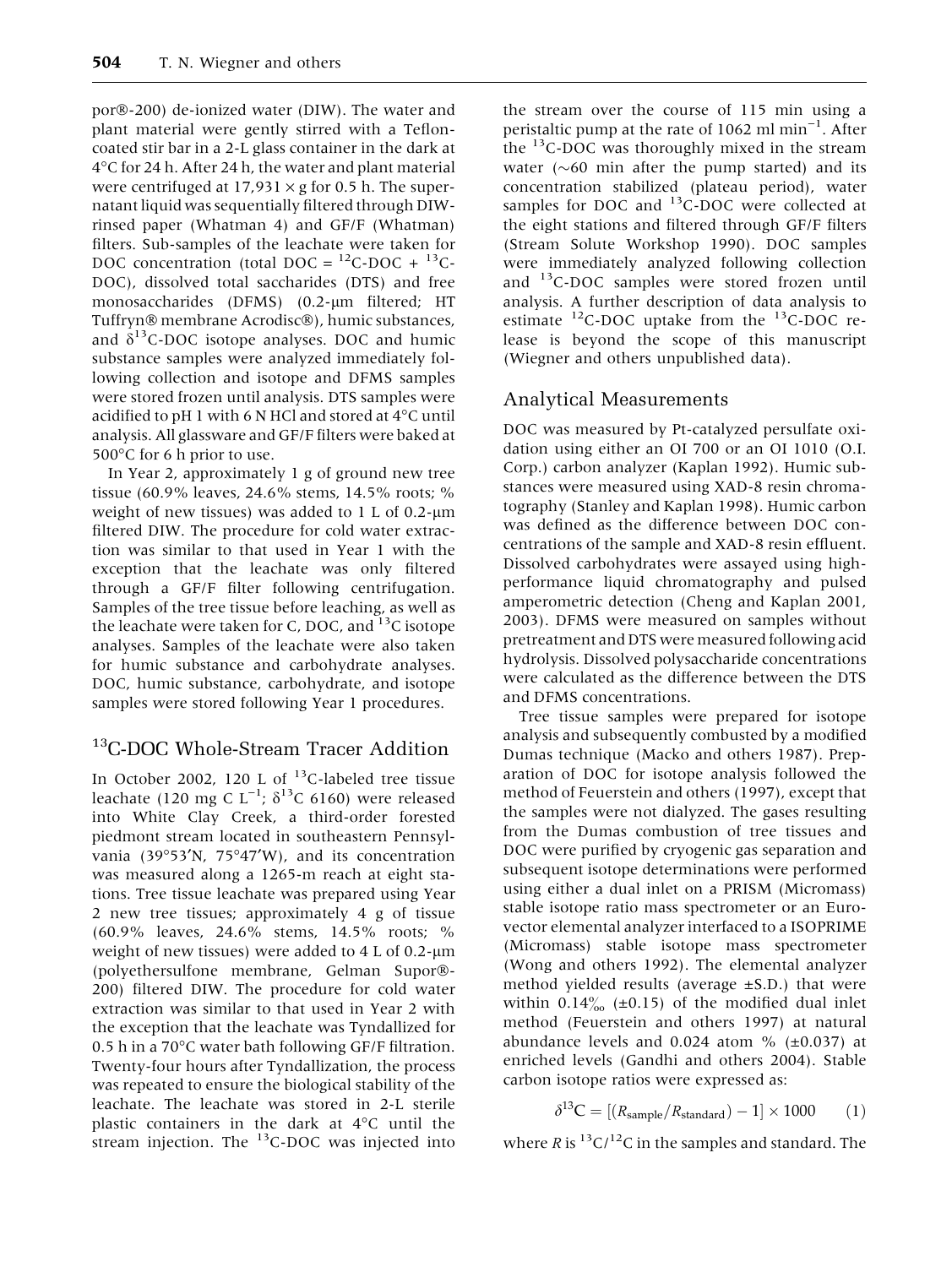| Year   | <b>Tree Tissue</b> | Dry Wt. $(g)$ | % $C$        | $\delta^{13}C$  | Atom $%$                 | $n^{13}C$         |
|--------|--------------------|---------------|--------------|-----------------|--------------------------|-------------------|
| Year 1 | Old Leaves         | 364           | 48 $(\pm 3)$ | $81 (\pm 0)$    | 1.20 ( $\pm$ 0.00) $c^a$ | $0.02~(\pm 0.00)$ |
|        | Old Stems          | 651           | 49 $(\pm 4)$ | $217 (+5)$      | 1.35 $(\pm 0.00)$ a      | $0.07~(\pm 0.00)$ |
|        | Old Roots          | 1436          | 39 $(\pm 0)$ | $114 (+5)$      | 1.24 $(\pm 0.01)$ b      | $0.07~(\pm 0.00)$ |
|        | New Leaves         | 1065          | 53 $(\pm 6)$ | 317 $(\pm 16)$  | 1.46 $(\pm 0.02)$ b      | $0.18~(\pm 0.01)$ |
|        | New Stems          | 461           | 51 $(\pm 1)$ | 471 $(\pm 16)$  | 1.63 $(\pm 0.02)$ a      | $0.11 (\pm 0.00)$ |
|        | New Roots          | 333           | 35 $(\pm 3)$ | 197 $(\pm 0)$   | 1.33 $(\pm 0.00)$ c      | $0.03~(\pm 0.00)$ |
|        | Total              | 4310          |              |                 |                          | 0.48              |
| Year 2 | Old Leaves         | 249           | 37 $(\pm 1)$ | 3757 $(\pm 7)$  | 5.07 $(\pm 0.01)$ c      | $0.31 (\pm 0.00)$ |
|        | Old Stems          | 777           | 42 $(\pm 1)$ | 4888 $(\pm 19)$ | 6.21 $(\pm 0.02)$ b      | 1.40 $(\pm 0.01)$ |
|        | Old Roots          | 2058          | 40 $(\pm 8)$ | 5088 $(\pm 3)$  | 6.40 $(\pm 0.00)$ a      | 3.74 $(\pm 0.00)$ |
|        | New Leaves         | 1072          | 43 $(\pm 1)$ | 5986 (±29)      | 7.28 $(\pm 0.03)$ c      | 2.42 $(\pm 0.01)$ |
|        | New Stems          | 436           | 43 $(\pm 0)$ | $6143 (+20)$    | 7.43 $(\pm 0.02)$ a      | 1.01 $(\pm 0.00)$ |
|        | New Roots          | 256           | 38 $(\pm 1)$ | 6042 $(\pm 14)$ | 7.33 $(\pm 0.01)$ b      | $0.51 (\pm 0.00)$ |
|        | Total              | 4848          |              |                 |                          | 9.39              |

**Table 3.** Dry Weight and Average (±S.D.) Carbon Content,  $\delta^{13}$ C, Atom %, and Moles of <sup>13</sup>C from the <sup>13</sup>CO<sub>2</sub> Tank ( $n^{13}$ C) in the Old and New Tree Tissues from Years 1 ( $n = 2$ ) and 2 ( $n = 3$ ) Tree C Labeling Experiments

a Parameter means with different letters within a years age group (old and new tissues) are significantly different at a = 0.05 using Tukeys HSD mean separation procedure.

standard used was V-PDB and the reproducibility of these measurements at natural abundance levels was not more than  $0.2\%$  and less than 0.03 atom % for enriched values (Table 3). The concentration of organic carbon in tree tissue samples was estimated using either a calibrated baratron capacitance manometer (MKS Instruments) during gas separation or the Eurovector elemental analyzer.

## Calculations

<sup>13</sup>C enrichment of the tree tissues (fractional abundance, F) was calculated from measured  $\delta^{13}C$ values and is reported as atom % (atom % =  $F \times$ 100), where:

$$
F = R/(R+1) = {}^{13}C/({}^{12}C + {}^{13}C)
$$
 (2)

These carbon isotope data were used in a twosource mixing model to provide estimates of the fraction of  $^{13}$ C from the enriched CO<sub>2</sub> tank incorporated by the trees. The equation derived is similar to that used by Johnston and others (1997):

$$
TDC = [(F_T - F_{CT})/(F_{CO2} - \Delta - F_{CT})]
$$
 (3)

where TDC (tank derived carbon) is the fraction of carbon from the <sup>13</sup>C-enriched  $CO<sub>2</sub>$  tank in a given sample of the enriched tree tissue,  $F_T$  is the measured fractional abundance of  ${}^{13}$ C in the enriched tree tissue (Table 3),  $F_{CT}$  is the fractional abundance of <sup>13</sup>C in the control tree tissue end member (0.010815, the average  $F$  for deciduous trees grown with atmospheric CO<sub>2</sub>; Broadmeadow and Griffiths 1993),  $F_{CO2}$ is the fractional abundance of  $^{13}$ C in the  $^{13}$ CO<sub>2</sub> tank (0.99 in Year 1; 0.9994 in Year 2), and  $\Delta$  is a photo-

synthesis fraction factor expressed in  $^{13}$ C fractional abundance terms (0.011332; Fogel and Cifuentes 1993). The moles of C in the tree tissues derived from the <sup>13</sup>CO<sub>2</sub> tank ( $n$ <sup>13</sup>C) were calculated as:

$$
n^{13}\text{C} = TDC \times M_T \tag{4}
$$

where  $M_T$  is the total moles of C in the enriched tree tissues (Table 3).  $M_T$  was calculated for each tree tissue type using their respective  $\delta^{13}$ C value, carbon content, and dry weight (Table 3). To calculate the  $^{13}$ C labeling efficacy of the tulip poplar C, we first assumed that all the C in the tree tissues derived from the  ${}^{13}CO_2$  tank was  ${}^{13}C$  and then applied the following equation:

<sup>9</sup><sub>6</sub><sup>13</sup>C - Labeling Efficiency = 
$$
(n^{13}C_T/n^{13}CO_2) \times 100
$$
 (5)

where  $n^{13}C_T$  is the sum of all the moles of C in the trees derived from the  $^{13} \rm CO_2$  tank (old and new) and  $n^{13}CO_2$  is the number of <sup>13</sup>C moles injected from  $n^{13}CO_2$  tank into the growth chamber (Table 2).

#### **Statistics**

Atom % and %  $^{13}$ C labeling efficacy data for Years 1 and 2 tree tissues were analyzed by analysis of variance (ANOVA) using SAS (version 8.1; GLM). Post hoc analyses were performed using Tukey's Studentized Range test ( $\alpha = 0.05$ ).

#### RESULTS

<sup>13</sup>C enrichment in the tulip poplar trees varied in each year ( $P < 0.0001$ ) and by tissue age ( $P <$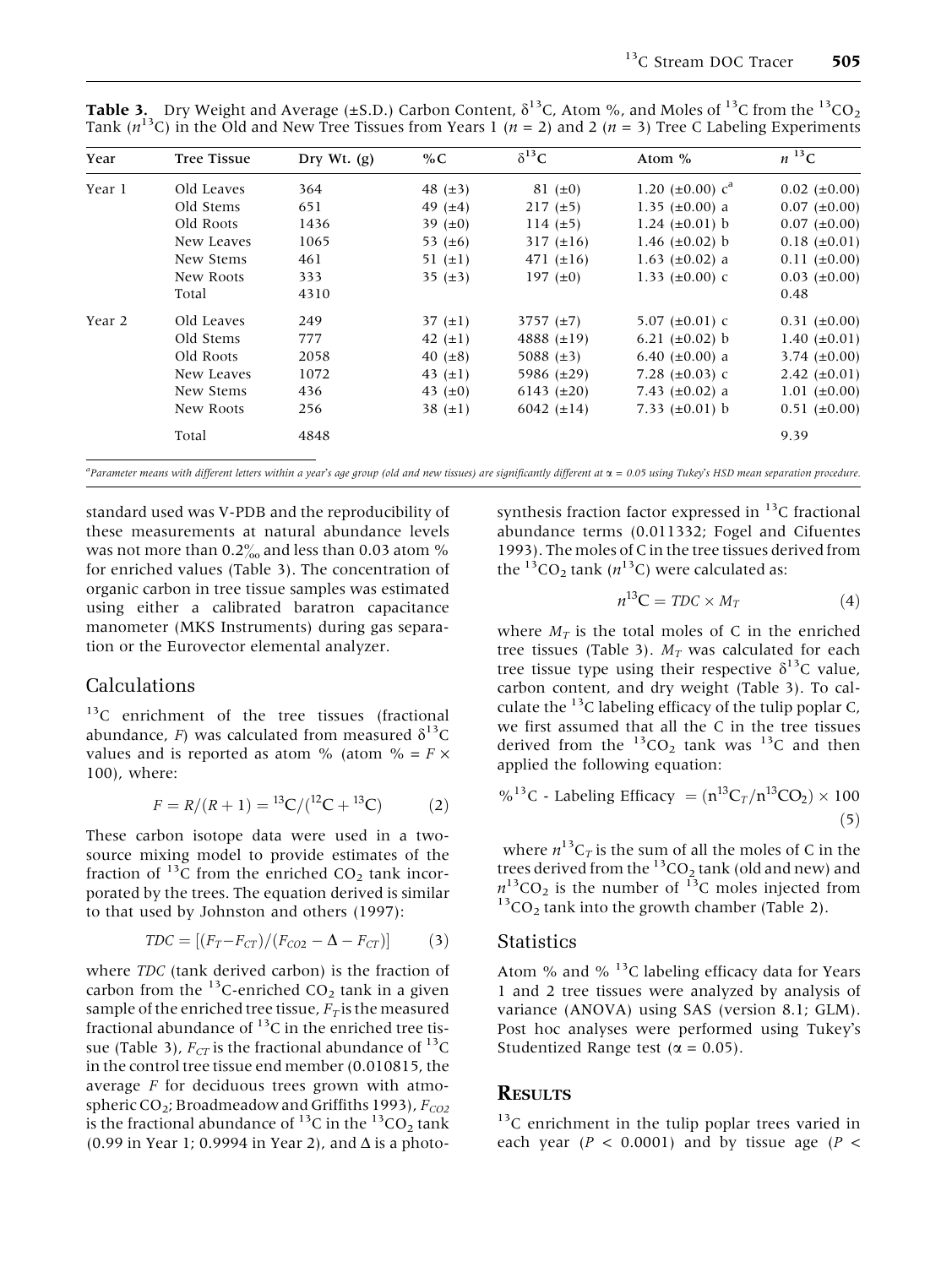0.0001) and type ( $P \le 0.0006$ ). Year 2 tree tissues were five times more enriched with  $^{13}$ C than Year 1 tissues; this enrichment corresponded to a 20-fold increase in the number of moles of  $^{13}$ C in the tree tissue derived from the  ${}^{13}CO_2$  tank and a 25-fold increase in the number of  ${}^{13}CO_2$  moles injected into the growth chamber during Year 2 (Table 2 and 3). New tissues were more enriched in  $^{13}$ C than old tissues ( $P \leq 0.003$ ) and stems were generally the most enriched tissue type (Table 3). In Year 1,  $^{13}$ C comprised 1.26 atom  $\%$  (±0.07) and 1.47 atom  $\%$  $(\pm 0.13)$  of the C within the old and new tree tissues, respectively. In Year 2,  $^{13}$ C comprised 5.89 atom %  $(\pm 0.72)$  and 7.06 atom %  $(\pm 0.57)$  of the C in the old and new tissues, respectively.

Overall, a higher percentage of the injected  $13CO<sub>2</sub>$  was incorporated into the trees in Year 1 (59%  $\pm$ 1) than in Year 2 (43%  $\pm$ 0) (P < 0.0001; Figure 1A, B). At the whole tree scale (old  $+$  new tissues) each year, a similar percentage of  ${}^{13}CO_2$ was found in the leaves and stems, which differed from that found in the roots ( $P \le 0.0008$ ). The roots had a smaller percentage of the  ${}^{13}CO_2$  than the leaves or stems in Year 1 (Figure 1A) and a higher percentage of the  ${}^{13}CO_2$  in Year 2 (Figure 1B). We observed distinct patterns of preferential plant tissue labeling in both years when considering old and new tissues separately  $(P \leq$ 0.0001). Old root tissues incorporated the greatest percentage of  $^{13}$ C followed by stems and leaves  $(\alpha = 0.05)$  whereas new leaf tissues incorporated the most  $^{13}$ C followed by stems and roots  $(\alpha = 0.05)$ . Percent <sup>13</sup>C incorporation parallels the biomass distribution among the different tree tissues (Table 3; Figure 1A, B).

Tree C and  $1^3C$  were equally water-soluble in Years 1 and 2 (Table 4). Overall, a higher percentage of tree C was water-soluble in Year 2 than in Year 1 (Table 4). The percent of  $^{13}$ C that was water-soluble in Year 1 and 2 represents 12% and 13% of the  $^{13}CO_2$  injected into the growth chamber, respectively. Humic substances comprised a similar percent of the water-soluble tree C in Years 1 (24%  $\pm$ 2) and 2 (26%  $\pm$ 2). Likewise, a similar percent of the water-soluble tree C was carbohydrate-C in Years 1 (14%  $\pm$ 0.5) and 2 (13%  $\pm$ 0.2), with monosaccharides and polysaccharides representing 5% ( $\pm$ 2) and 8% ( $\pm$ 1) of this C (average of both years), respectively (Table 4). The dominant carbohydrates in the tree tissue leachates, expressed as % of DTS C-concentration (average of both years), were glucose  $(63\% \pm 1)$ , rhamnose (14%  $\pm$ 0), galactose (11%  $\pm$ 1), fructose (9%  $\pm$ 1), and mannose  $(2\% \pm 1)$ . All of the rhamnose, galactose, and mannose were polysaccharide-de-



Figure 1. Average  $(\pm S.D.)$  percent <sup>13</sup>C incorporation into old and new tree tissues for (A) Year 1 and (B) Year 2. Percent  $^{13}$ C incorporation is calculated as the percent of the  ${}^{13}CO_2$  released into the growth chambers that was incorporated into the tree tissues.

rived whereas all of the fructose was monosaccharide. Glucose was found in both the mono-  $(23\% \pm 8)$  and polysaccharide fractions  $(40\% \pm 8)$ .

The  $^{13}$ C-DOC whole-stream tracer addition sufficiently enriched the DOC pool in White Clay Creek. The average background  $\delta^{13}$ C-DOC value for the stream prior to the injection was  $-25.8$  $(\pm 0.4)$ ; the tracer addition elevated it up to 337  $(\pm 35)$ ; average of stations 1 and 2) and only increased the stream DOC concentration by less than 5% ( $\pm$ 4), from a background of 1.48 ( $\pm$ 0.06) mg C  $L^{-1}$  to a maximum of 1.55 (±0.03) mg C  $L^{-1}$  following the addition of the  $^{13}$ C-DOC. The  $^{13}$ C enrichment of the tree tissue leachate was strong enough for its signal to be easily detected 1265-m downstream from the injection site when the average stream discharge and width were 15.1 L  $s^{-1}$ and 3.3  $(\pm 1.4)$  m, respectively (Figure 2). The correction of these data for background  $^{13}$ C-DOC concentration and stream water dilution, and the ultimate calculation of uptake length, mass transfer coefficient, and total DOC supply to the benthos are topics for a different manuscript.

#### **DISCUSSION**

# <sup>13</sup>C Enrichment in Tree Tissues

The  $^{13}$ C enrichment patterns we observed in the tulip poplar tissues were consistent with previous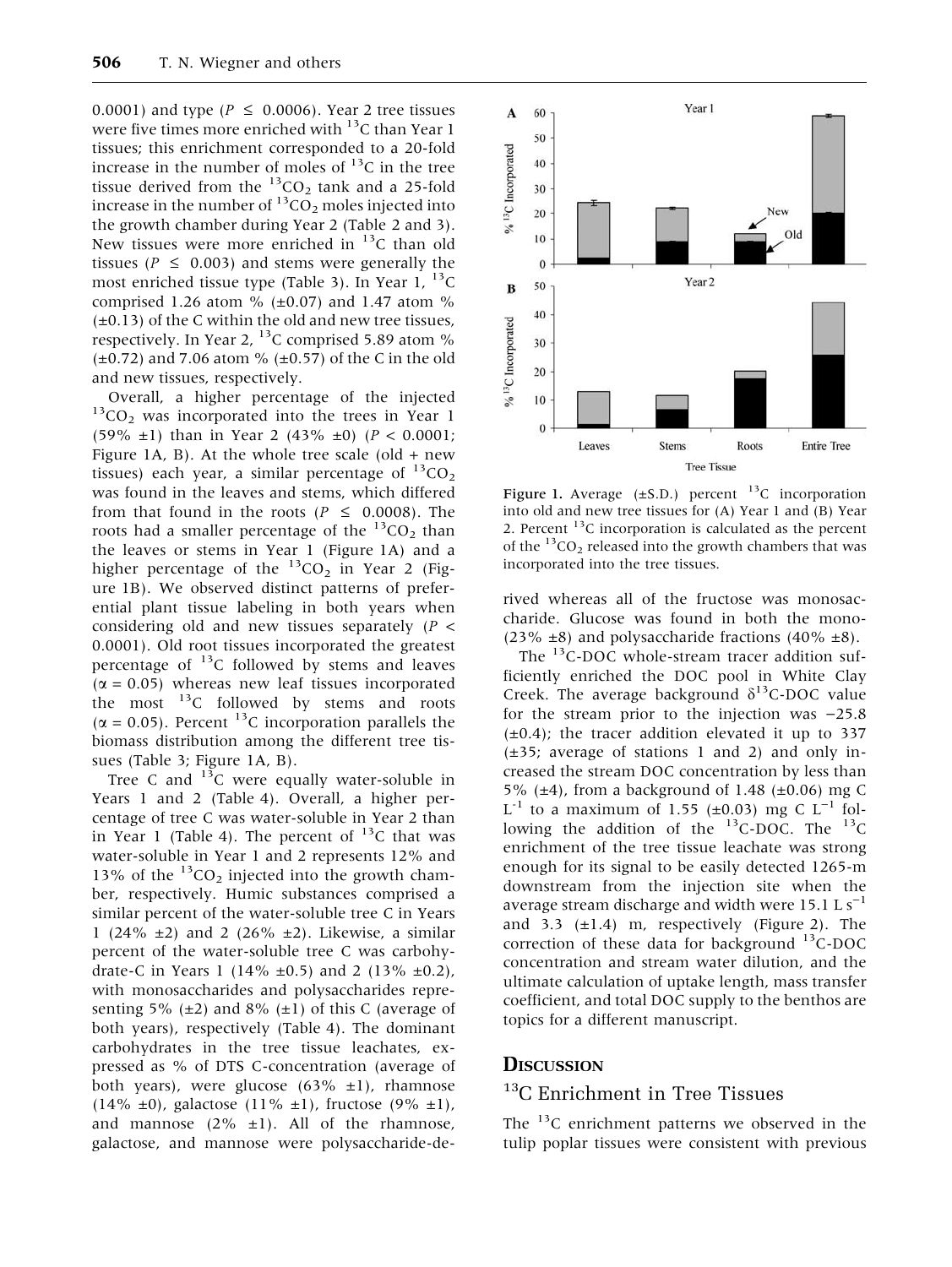observations of photosynthate allocation and natural abundance signals. Photosynthate generated during plant growth is allocated for growth and development of new tissues (Quinlan 1965), and this should explain the preferential enrichment of newly formed tissues compared to older tissues. Natural abundance studies have shown that stem/ trunk tissues are more enriched in  $^{13}$ C than leaf tissues (Leavitt and Long 1982, 1986; Schleser 1992; Terwilliger and Huang 1996; Arndt and Wanek 2002). For example, the trunks of juniper and beech trees were 1.2 to  $5\%$  heavier than the leaves (Leavitt and Long 1982; Schleser 1992). Placing our data in similar terms, old stems were 136 $\frac{6}{10}$  and 1131 $\frac{6}{10}$  heavier than old leaves and new stems were  $154\%$  and  $157\%$  heavier than new leaves in Years 1 and 2, respectively. Diffusion processes cannot explain this fractionation pattern because diffusion away from the leaves would enrich them in  $^{13}$ C (Leavitt and Long 1982). The variant  $\delta^{13}$ C signals among major biochemical components of plant tissues, which are a function of biosynthetic fractionation factors, may explain differences in the  $^{13}$ C enrichment among the tree tissues examined here (Abelson and Hoering 1961; Benner and others 1987; Ghashghaie and others 2001; Fernandez and others 2003). Additionally, the role of newly developed phloem cells in the translocation of  $^{13}$ C-enriched photosynthate from the canopy to leaves lower on the tree and roots may cause the trunk tissue to become more enriched in  $^{13}$ C relative to the leaves adjacent to the trunk (Schleser 1992). In our study, stem tissues were comprised primarily of developing trunk.

# Allocation of  ${}^{13}C$  in Trees

During the growing season, leaves incorporate most of the new photosynthate while allocation to the stems and roots varies with tree type (Schier 1970; Webb 1977; Isebrands and Nelson 1983; Smith and Paul 1988; Horwath and others 1994). In our study, the new leaves had the highest percent of 13C followed by the stems and roots, respectively (Figures 1A, B); this allocation pattern parallels the biomass distribution among the different tree tissues (Table 3). We expected this  $^{13}$ C distribution pattern within the tulip poplars given that active regions of growth act as sinks for photosynthate (Hansen 1967).

C turnover in the new tissues resulted in a high percentage of <sup>13</sup>C in the old tree tissues. Overall, 20% and 26% of the  ${}^{13}CO_2$  taken up by the tulip poplars was found in the old tissues for Years 1 and 2, respectively. In addition, the percent  $^{13}$ C distribution in the old tissues was different from the pattern observed for the new tissues (Figures 1A, B); the roots had the greatest percentage of  $^{13}$ C in them followed by the stems and then leaves. This percent 13C incorporation pattern parallels the biomass distribution among the different tree tissues (Table 3) and is similar to C allocation patterns reported for deciduous trees during the fall using  $^{14}$ C (Horwath and others 1994).

# <sup>13</sup>C Recovery

Controlled environment and pulse-chase experiments are commonly used to isotopically label tree C. In controlled environment experiments like ours, an entire tree is exposed to isotopically labeled CO<sub>2</sub> while its concentration is monitored and maintained (Webb 1977; Smith and Paul 1988; Horwath and others 1994). In contrast, during a pulse-chase experiment, a segment of a tree (that is, leaf, branch) is exposed to the C label until approximately 99% of it has been taken up (for example see, Balatinecz and others 1966; Dickson and Nelson 1982; Kuhns and Gjerstad 1991; Simard and others 1997; Mikan and others 2000). In studies employing both labeling techniques, young (seedlings to 2-years-old) trees are exposed to  $CO<sub>2</sub>$ for 30 min to 1 d, and harvested 8 h to 2 weeks after exposure (Balatinecz and others 1966; Dickson and Nelson 1982; Kuhns and Gjerstad 1991; Horwath and others 1994; Simard and others 1997; Mikan and others 2000). High (77%) C recoveries have been reported for controlled environment labeling experiments and are thought to result from complete C fixation under regulated labeling conditions and re-fixation of the labeled aboveground night respiration (Horwath and others 1994). C recoveries for pulse-chase experiments (24 to 75%) are more variable than controlled environment experiments, which may result from incomplete C fixation and high respiratory losses of the labeled C (Horwath and others 1994).

The  $^{13}$ C recoveries observed for our experiments (43% and 59%) are within the range, albeit on the low side, reported for tree C labeling experiments employing both controlled environment and pulsechase designs (Balatinecz and others 1966; Dickson and Nelson 1982; Kuhns and Gjerstad 1991; Horwath and others 1994; Simard and others 1997; Mikan and others 2000). Discrepancies in the C isotope incorporation between our study and other C labeling experiments may be due to differences in the C isotopes used, experimental designs (as discussed above), tree types,  $CO<sub>2</sub>$  exposure times, and tree tissue harvest times or may have resulted from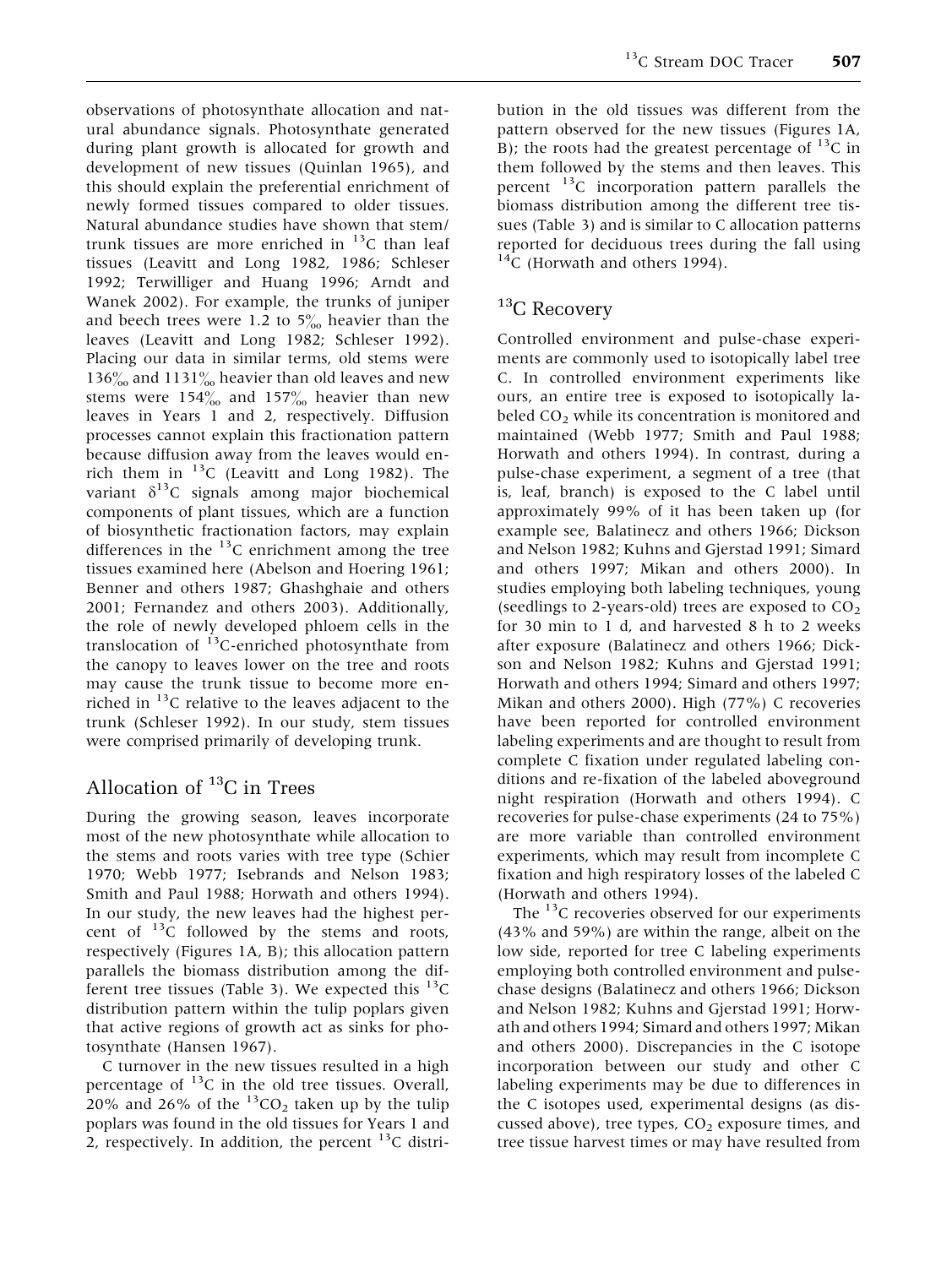leaky chambers and/or unused  ${}^{13}CO_2$  in the chamber atmosphere at the end of labeling. Photosynthetic and metabolic discrimination against  $^{13}$ C is much less than that against  ${}^{14}C$  (Van Norman and Brown 1952); therefore, it is unlikely that discrimination differences between  $^{13}$ C and  $^{14}$ C were responsible for our low label recovery. Loss of the  $^{13}C$ to aboveground respiration, the soil atmosphere, and/or root exudation may have contributed to our low recoveries; however, the  $^{13}$ C lost to the aforementioned processes should have been re-fixed by the trees given our controlled environment design. Similarly, the tulip poplars were harvested immediately following labeling to maximize the  $^{13}$ C recovery and minimize the amount of  $^{13}$ C that could have been lost to respiration. To rule out the remaining factors that may have contributed to our low  $^{13}$ C recoveries, we calculated the remaining amount of injected  ${}^{13}CO_2$  in the chamber after labeling using a two-source mixing model, similar to the one in the calculations section. Parameters used in this calculation were the fractional abundance of  $13C$  in the chamber air at the end of labeling (0.0196758), background  $CO_2$  tank (0.011164), and <sup>13</sup>CO<sub>2</sub> tank (0.99), as well as the number of  $CO_2$ moles in the chamber given the  $CO<sub>2</sub>$  concentration point (Table 2) and chamber volume (5728 L). This calculation could only be done for Year 1 where the  $\delta^{13}$ C of the chamber air had been measured during labeling. Our calculation suggests that approximately 49% of the  $^{13}CO_2$  injected into the chamber was still there at the end of labeling and that the chambers were relatively leak-free. Assuming the conditions were similar for Year 2, our low  $^{13}$ C recoveries were the result of unused injected  $^{13}$ CO<sub>2</sub> in the growth chambers. A more even  ${}^{13}CO_2$  injection rate over the course of labeling or a more intense injection rate at the beginning could have resulted in higher  $^{13}$ C recoveries in the trees.<br>In addition, a higher percentage of the injected

 $13<sub>CO</sub>$  was incorporated into the trees in Year 1 than in Year 2 (Figures 1A, B). Given that Year 2 trees were exposed to 25 times more  ${}^{13}CO_2$  for a longer time (23-d more) under the same environmental conditions as Year 1 trees, they should have incorporated at least as much, if not more,  ${}^{13}CO_2$ . The only difference in the growth conditions between Years 1 and 2 is that Year 2 trees were sprayed with Safer's ® sulfur spray to control powdery mildew which may have lowered the trees' carbon fixation rate, resulted in a lower  $^{13}CO_2$  recovery, and a higher percentage of  ${}^{13}CO<sub>2</sub>$  in the chamber air at the end of the experiment. However, we cannot verify that the mildew and/or the anti-fungal agent affected the trees' carbon fixation rate because, as mentioned above, no  $\delta^{13}$ C measurements for the chamber air were made in Year 2.

## <sup>13</sup>C-DOC Tracer

Tree tissue leaching studies have shown that 6 to 47% percent of leaf C goes into solution during cold-water extractions (for example, Nykvist 1962, 1963; Cummins and others 1972; Petersen and Cummins 1974; Gessner and Schwoerbel 1989; Magill and Aber 2000). In our study, a similar percentage of tree C and  $^{13}$ C went into solution during the cold-water extractions, suggesting that the  $^{13}$ C label was evenly distributed among the water-soluble components of the new tree tissues (Table 4). In addition, our results indicate that most ( $\sim$ 70 and 80%) of the tree C, as well as <sup>13</sup>C was allocated into non-soluble, structural components. The water-soluble tree C had both humic and polysaccharide components, confirming that our <sup>13</sup>C-DOC tracer, like stream water, possesses polymeric constituents. Though clearly, the structure of the constituents isolated from our <sup>13</sup>C-DOC tracer may differ from those found in stream water.

Enriching plant material in  $^{13}$ C is a costly endeavor.  $CO_2$  highly enriched in <sup>13</sup>C is expensive and large quantities are needed to sufficiently label material for an isotope tracer experiment, placing a premium on maximizing recovery. For a stream injection experiment, the  $\delta^{13}$ C value of the DOC injectate needs to be sufficiently high to overwhelm the background fluctuations in the  $\delta^{13}C$  of the stream DOC. In addition, the DOC injectate needs to be adequately labeled so that its addition to the stream does not increase the DOC concentration and can be followed for a considerable distance downstream. It is important that the tracer addition does not increase the stream DOC concentration so that rates of in situ processes can be measured. Preliminary results from the wholestream  $^{13}$ C-DOC tracer addition demonstrate that the tulip poplar tissues were sufficiently labeled with  $^{13}$ C to meet the criteria for a whole-ecosystem isotope tracer addition (Figure 2).

Results from our study illustrate that large quantities of  $CO<sub>2</sub>$  highly enriched with <sup>13</sup>C are needed to generate a stream DOC tracer for a whole-stream isotope addition. Calculations suggest that the contribution of the  $^{13}$ C-enriched CO<sub>2</sub> (99 atom  $\%$  <sup>13</sup>C) to the <sup>13</sup>C enrichment of the trees was not affected by the  $\delta^{13}$ C value of the background  $CO_2$ ; it was the volume (amount) of  $^{13}CO_2$ added relative to the growth chamber volume that influenced the  $^{13}$ C tree tissue enrichment. Thus,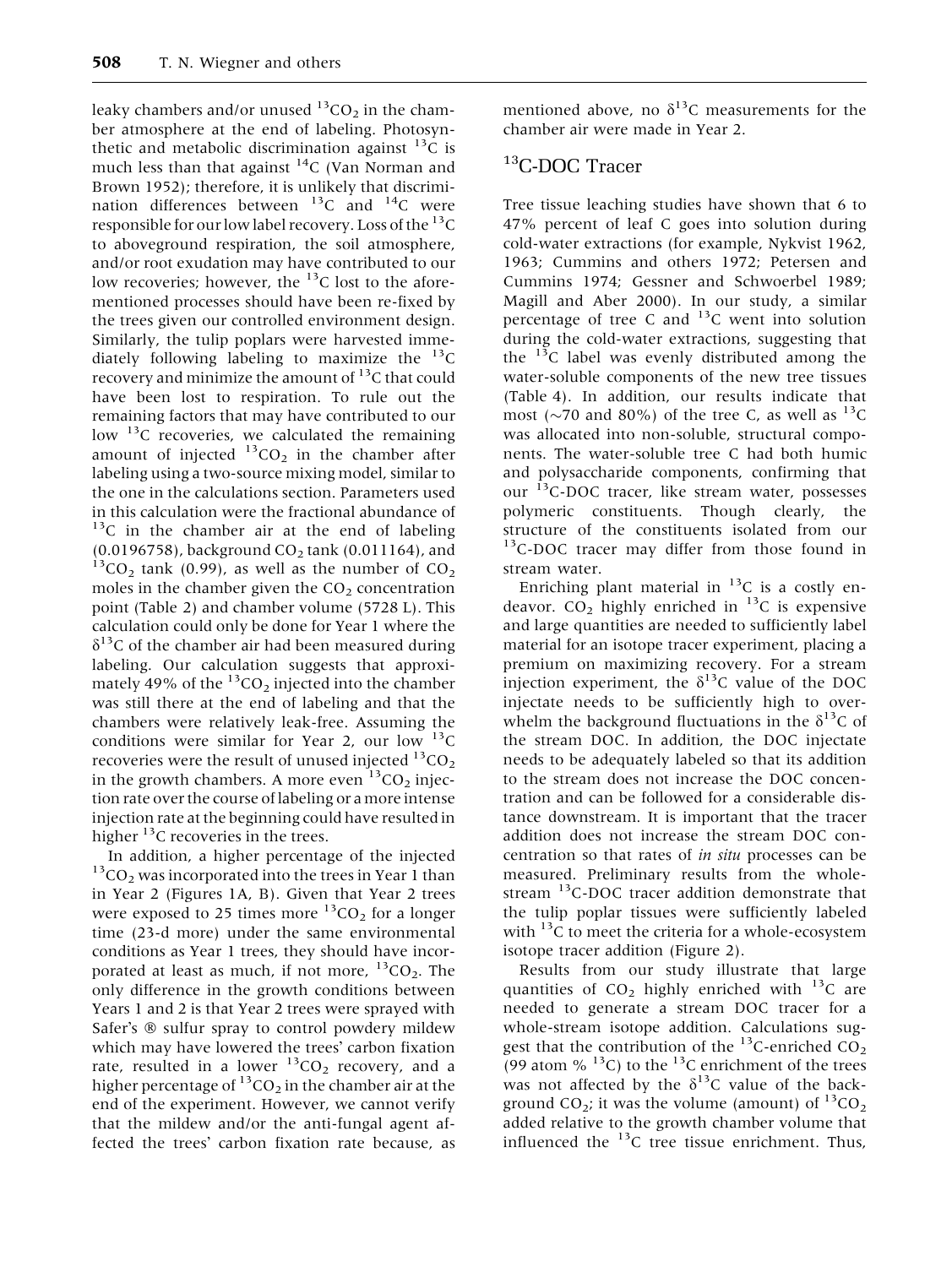|                                            | Year 1           | Year 2           |
|--------------------------------------------|------------------|------------------|
| $\delta^{13}C_{\text{Tree}}$               | 393 <sup>a</sup> | 5941 $(\pm 29)$  |
| $\delta^{13}C_{\text{Leachate}}$           | 460 $(\pm 8)$    | 6095 ( $\pm$ 92) |
| DOC Conc. (mg C $L^{-1}$ )                 | $705 (\pm 3)$    | 130 $(\pm 1)$    |
| $% C_T$ Recovery <sup>b</sup>              | 20               | 30               |
| $\%$ <sup>13</sup> C Recovery <sup>b</sup> | 21               | 30               |
| $%$ Humic-C $c$                            | $24 (+2)$        | $26 (\pm 2)$     |
| % Carbohydrate-C                           | 14 $(\pm 0.5)$   | 13 $(\pm 0.2)$   |
| % Monosaccharide-C                         | 6 $(\pm 0.6)$    | $4 (+0.2)$       |
| $%$ Polysaccharide-C <sup>d</sup>          | $8 (+0.8)$       | $9 (+0.3)$       |

**Table 4.** Average ( $\pm$ S.D.) Percent Total C (C<sub>T</sub>) and <sup>13</sup>C Recovery for the Cold Water Extractions of the New Tree Tissues from Years 1 and 2 Tree C Labeling Experiments

<sup>a</sup>Calculated from the  $\delta^{13}$ C values and percent weight distribution of the new leaves and stems used to make the leachate.<br><sup>b</sup> OcT and <sup>13</sup>C were calculated as the percent of the tree C<sub>T</sub> or <sup>13</sup>C recovered in the di

d Calculated as the difference between the dissolved total saccharide- and monosaccharide-carbon concentrations.

Average (±S.D.) humic- and carbohydrate-carbon content for the cold water extracts are also shown.

the greater the amount of  ${}^{13}CO_2$  used to label the trees, the greater the  $^{13}$ C enrichment in the tree tissues (Table 2 and 3). Additionally, if we had used  $CO<sub>2</sub>$  with a  $\delta^{13}$ C value similar to the background  $CO<sub>2</sub>$  used in Year 1 (Table 2), a  $CO<sub>2</sub>$  source more enriched with  $^{13}$ C than the atmosphere and several orders of magnitude less expensive than the 99% atom  $^{13}$ C-CO<sub>2</sub> used to label the trees, the  $^{13}$ C signal of our tracer would not have been strong enough for a whole-stream isotope addition.

#### **CONCLUSIONS**

Tree C can be successfully labeled with  ${}^{13}CO_2$  and used to create a DOC tracer with humic and polysaccharide constituents that is more representative of stream/riverine DOC than previously used carbon isotope tracers (Hall 1995; Hall and Meyer 1998). Although our tracer is not a perfect model for stream DOC, we feel that it is a good tool for starting to measure in situ stream DOC dynamics given the fact that DOC leached from leaf litter accounts for 30% of daily DOC export from small forested streams on an annual scale and can comprise 42% of the DOC inputs in the fall (McDowell and Fisher 1976; Meyer and others 1998). Specifically, our tracer will allow for the direct measurement of stream DOC uptake lengths and rates, transformations, turnover rates, consumer-food linkages, interactions with mineral surfaces, and metabolism, and may even provide some insight into why there is so little terrestrial C in the oceans (Bader 1956; Meyers-Schulte and Hedges 1986; Hedges and others 1997; Opsahl and Benner 1997). The utility of our  $^{13}$ C-DOC tracer could potentially be enhanced by aging it in the soil to generate a tracer that is chemically and biologically



Figure 2. Decline of the  $\delta^{13}$ C-DOC along a 1265-m reach in White Clay Creek, PA, during a 115 min wholestream <sup>13</sup>C-DOC tracer addition. Average ( $\pm$ S.D.)  $\delta$ <sup>13</sup>C-DOC values before and during the whole-stream isotope addition are shown. Note  $\delta^{13}$ C-DOC values during the stream injection are not corrected for stream water dilution and background <sup>13</sup>C-DOC concentration.

more similar to stream DOC. Additionally, a tracer like ours can be used to examine soil processes like organic matter degradation, DOC production, humic substance formation, and DOC sorption (that is, Bottner and others 2000; Coûteaux and others 2001). Ultimately, having a carbon stable isotope tracer more representative of natural organic matter will allow ecosystem scientists to examine carbon dynamics across the terrestrial-aquatic gradient.

#### ACKNOWLEDGEMENTS

S. Adams, H. Gandhi, M. Gentile, A. M. Leyman, L.A. Martin, D. Richardson, S. Roberts, K. Rowley, and D. Van Horn assisted with laboratory and field

Calculated as the difference in DOC concentrations between the sample and XAD-8 effluent.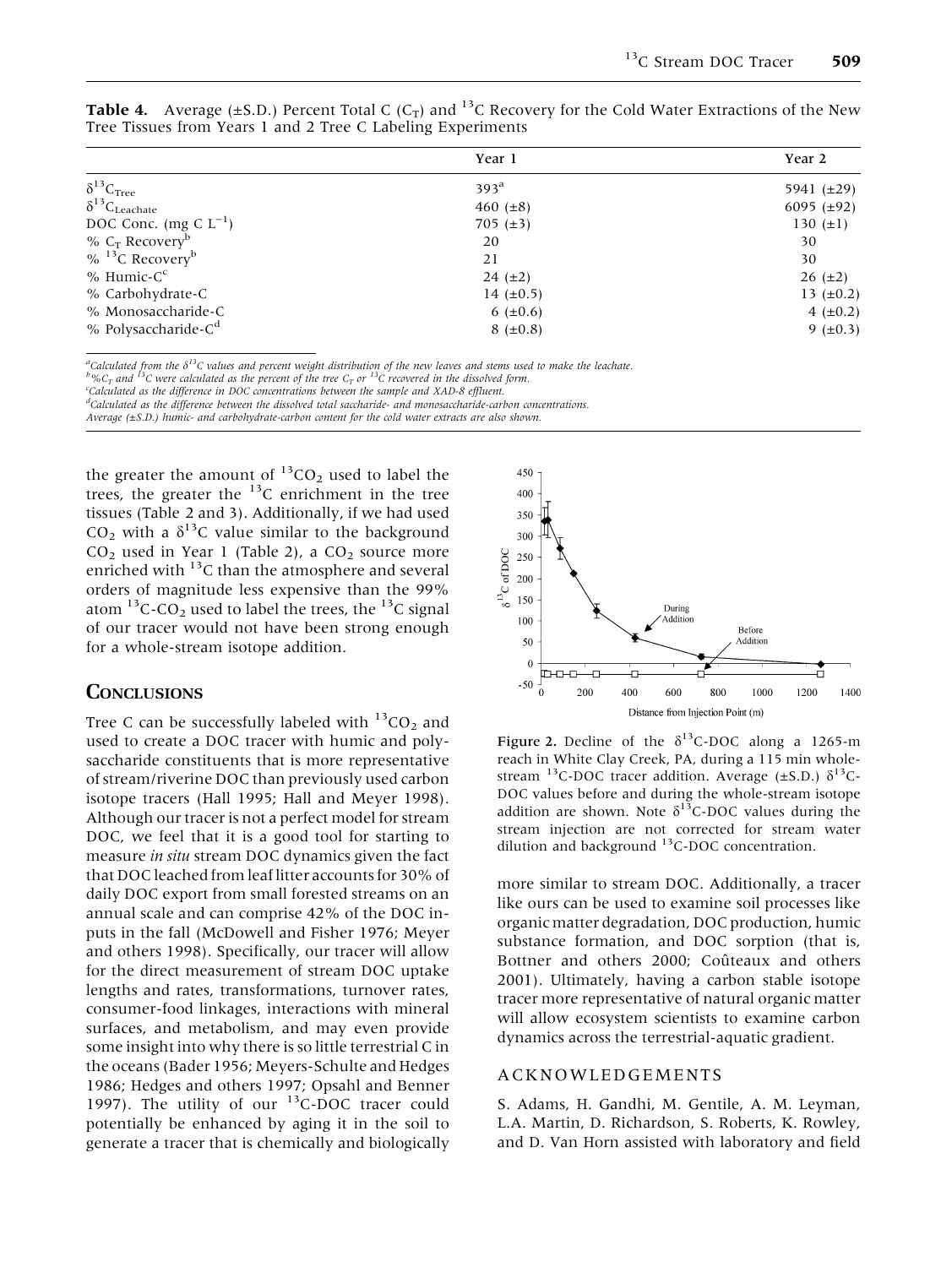work. D. Tremmel coordinated and oversaw the labeling of the trees at the National Phytotron at Duke University. Comments from two anonymous reviewers and J. Cole helped improve this manuscript. This research is the result of work funded by the National Science Foundation, under grants No. DEB-0109122, DEB-0096276, and IBN-9985877.

#### REFERENCES

- Abelson PH, Hoering TC. 1961. Carbon isotope fractionation in formation of amino acids by photosynthetic organisms. Proc Natl Acad Sci 47:623–32.
- Arndt SK, Wanek W. 2002. Use of decreasing foliar carbon isotope discrimination during water limitation as a carbon tracer to study whole plant carbon allocation. Plant Cell Environ 25:609–16.
- Bader RG. 1956. The lignin fraction of marine sediments. Deep-Sea Res 4:15–22.
- Balatinecz JJ, Forward DF, Bidwell RGS. 1966. Distribution of photoassimilated  $C^{14}O_2$  in young jack pine seedlings. Can J Botany 44:362–5.
- Benner R, Fogel ML, Sprague EK, Hodson RE. 1987. Depletion of <sup>13</sup>C in lignin and its implications for stable isotope studies. Nature 329:708–10.
- Bottner P, Coûteaux M-M, Anderson JM, Berg B, Billès G, Bolger T, Casabianca H, Romanyá J, Rovira P. 2000. Decomposition of<br><sup>13</sup>C-labelled plant material in a European 65–40° latitudinal transect of coniferous forest soils: simulation of climate change by translocation of soils. Soil Biol Biochem 32:527–43.
- Bower PM, Kelly CA, Fee EJ, Shearer JA, DeClercq DR, Schindler DW. 1987. Simultaneous measurement of primary production by whole-lake and bottle radiocarbon additions. Limnol Oceanogr 32:299–312.
- Broadmeadow MSJ, Griffiths H. 1993. Carbon isotope discrimination and the coupling of  $CO<sub>2</sub>$  fluxes within forest canopies. In: Ehleringer JR, Hall AE, Farquhar GD, Eds. Stable isotopes and plant carbon – water relations. New York: Academic Press, Inc. p 109–29.
- Cheng X, Kaplan LA. 2001. Improved analysis of dissolved carbohydrates in stream water with HPLC-PAD. Anal Chem 73:458–61.
- Cheng X, Kaplan LA. 2003. Simultaneous analyses of neutral carbohydrates and amino sugars in freshwaters with HPLC-PAD. J Chromatogr Sci 41:1–5.
- Cole JJ, Carpenter SR, Kitchell JF, Pace ML. 2002. Pathways of organic carbon utilization in small lakes: results from a whole lake <sup>13</sup>C addition and coupled model. Limnol Oceanogr 47:1664–75.
- Coûteaux M-M, Bottner P, Anderson JM, Berg B, Bolger T, Casals P, Romanyà J, Thiéry JM, Vallejo VR. 2001. Decomposition of 13C-labelled standard plant material in a latitudinal transect of European coniferous forests: differential impact of climate on the decomposition of soil organic matter compartments. Biogeochemistry 54:147–70.
- Cummins KW, Klug JJ, Wetzel RG, Petersen RC, Suberkropp KF, Manny BA, Wuycheck JC, Howard FO. 1972. Organic enrichment with leaf leachate in experimental lotic ecosystems. BioScience 22:719–22.
- Dickson RE, Nelson EA. 1982. Fixation and distribution of 14C in Populus deltoides during dormancy induction. Physiol Plantarum 54:393–401.
- Downs RJ, Hellmers H. 1975. Environment and the experimental control of plant growth New York: Academic Press.
- Fernandez I, Mahieu N, Cadisch G. 2003. Carbon isotopic fractionation during decomposition of plant materials of different quality. Global Biogeochem Cyc 17:1–11.
- Feuerstein TP, Ostrom PH, Ostrom NE. 1997. Isotopic biogeochemistry of dissolved organic nitrogen: a new technique and application. Org Geochem 27:363–70.
- Fogel ML, Cifuentes LA. 1993. Isotope fractionation during primary production. In: Engel MH, Macko SA, Eds. Organic geochemistry. New York: Plentum. p 73–98.
- Gandhi H, Wiegner TN, Ostrom PH, Kaplan LA, Ostrom NE. 2004. Isotopic  $(^{13}C)$  analysis of dissolved organic carbon in stream water using an elemental analyzer coupled to a stable isotope ratio mass spectrometer. Rapid Communications in Mass Spectrometry. In press.
- Gessner MO, Schwoerbel J. 1989. Leaching kinetics of fresh leaflitter with implications for the current concept of leaf-processing in streams. Archiv für Hydrobiologie 115:81-90.
- Ghashghaie J, Duranceau M, Badeck FW, Cornic G, Adeline MT, Deléens E. 2001.  $\delta^{13}$ C of CO<sub>2</sub> respired in the dark in relation to  $\delta^{13}$ C of leaf metabolites: comparison between Nicotiana sylvestris and Helianthus annuus under drought. Plant Cell Environ 24:505–15.
- Hall RO Jr. 1995. Use of a stable carbon isotope addition to trace bacterial carbon through a stream food web. J North Am Benthol Soc 14:269–77.
- Hall RO Jr., Meyer JL. 1998. The trophic significance of bacteria in a detritus-based stream food web. Ecology 79:1995–2012.
- Hansen P. 1967. <sup>14</sup>C-studies on apple trees III. The influence of season on storage and mobilization of labelled compounds. Physiol Plantarum 20:1103–11.
- Hedges JI, Keil RG, Benner R. 1997. What happens to terrestrial organic matter in the ocean?. Org Geochem 27:195–212.
- Hesslein RH, Broecker WS, Quay PD, Schindler DW. 1980. Whole-lake radiocarbon experiment in an oligotrophic lake in the experimental lakes area, northwestern Ontario. Can J Fish Aquat Sci 37:454–63.
- Holmes RM, Peterson BJ, Deegan LA, Hughes JE, Fry B. 2000. Nitrogen biogeochemistry in the oligohaline zone of a New England estuary. Ecology 81:416–32.
- Hongve D. 1999. Production of dissolved organic carbon in forested catchments. J Hydrol 224:91–9.
- Horwath WR, Pregitzer KS, Paul EA. 1994.<sup>14</sup>C allocation in treesoil systems. Tree Physiol 14:1163–76.
- Hughes JE, Deegan LA, Peterson BJ, Holmes RM, Fry B. 2000. Nitrogen flow through the food web in the oligohaline zone of a New England estuary. Ecology 81:433–52.
- Isebrands JG, Nelson ND. 1983. Distribution of  $\int_0^{14}C$ ]-labeled photosynthates within intensively cultured Populus clones during the establishment year. Physiol Plantarum 59:9–18.
- Johnston NT, MacDonald JS, Hall KJ, Tschaplinski PJ. 1997. A preliminary study of the role of sockeye salmon (Oncorhynchus nerka) carcasses as carbon and nitrogen sources for benthic insects and fishes in the ''Early Stuart'' stock spawning streams, 1050 km from the ocean. Fisheries Project Report RD55, British Columbia Ministry of Environment, Lands and Parks, Victoria, British Columbia.
- Kaplan LA. 1992. Comparison of high-temperature and persulfate oxidation methods for determination of dissolved organic carbon in freshwaters. Limnol Oceanogr 37:1119–25.